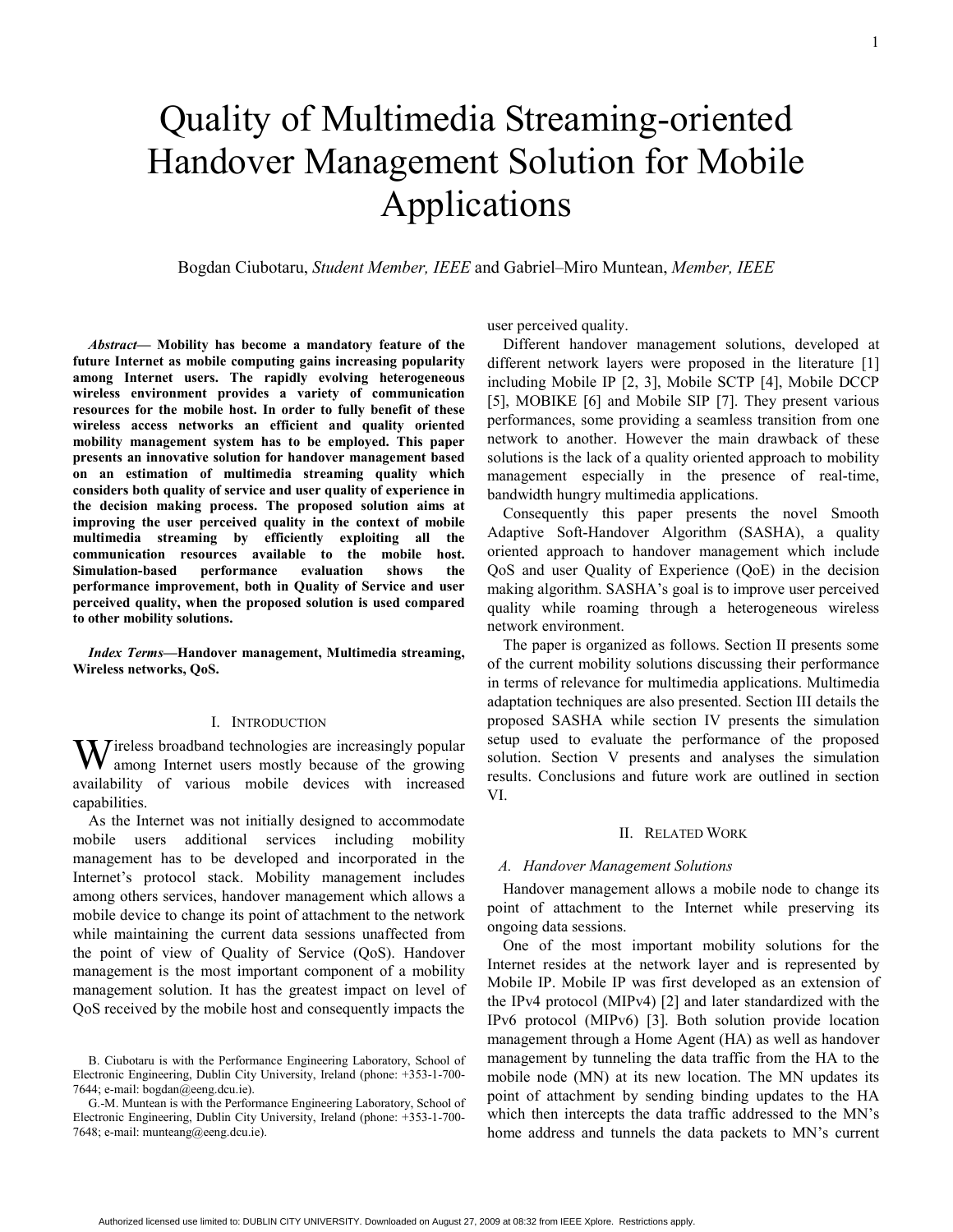

Fig. 1 SASHA main building block architecture

foreign network. To avoid the drawback of triangular routing, in MIPv6 the MN is allowed to inform also its correspondent nodes (CN) about its new location, performing in this way a route optimization. The CNs can send the data traffic directly to the MN's foreign network.

Mobility solutions were developed at the transport layer as well. One the of transport layer mobility solution is Mobile Stream Control Transmission Protocol (mSCTP) [4] which is based on the newly developed Stream Control Transmission Protocol (SCTP). mSCTP uses SCTP's ADDIP extension which allows each endpoint of an association to add and remove IP addresses and also to set the primary IP address without interrupting the current data session.

Another mobility solution for the transport layer is presented in [5] and is based on the Datagram Congestion Control Protocol (DCCP). Mobile DCCP uses a generalized connection which is formed of several normal DCCP connections. The handover is performed by adding a new connection to the generalized one and switching the traffic on the new connection while the old one is deleted.

The transport layer mobility solutions could provide seamless handover with good performance in terms of QoS but the mechanisms for determining the moment of traffic switching between the networks are not specified.

# *B. Adaptive Multimedia Streaming*

The quality of the multimedia content as received by the user is dependent, among others, on the network conditions. In order to avoid network congestion which generates high levels of packet loss and consequently affects the quality of the delivered content, various multimedia adaptation algorithms were proposed. These adaptive solutions modify the bitrate of the streamed multimedia content in order to match the current network conditions.

Two of the existing multimedia adaptation schemes are TCP-Friendly Rate Control Protocol (TFRC) [8] and the enhanced Loss-Delay Adaptation Algorithm (LDA+) [9]. Although these two solutions offer good network-related quality in case of wired networks their main drawback is the lack of performance when streaming multimedia over wireless networks. Moreover TFRC and LDA+ do not include quality as perceived by the user in the adaptation process.

A better solution for adaptive multimedia streaming is the Quality-Oriented Adaptation Scheme (QOAS) [10], which considers user QoE in the adaptation process and performs better in wireless environments.

# III. SASHA – QUALITY ORIENTED HANDOVER MANAGEMENT

In the context of heterogeneous wireless networks the mobility management solution may exploit several communication resources (networks) simultaneously in order to maintain the required level of QoS for mobile roaming hosts.

# *A. System Architecture*

SASHA performs handover management by exploiting all the communication resources available and balancing the load from one network to another based on the network's capacity to efficiently transport the multimedia content [11]. Each communication resource is represented by a separate connection established over a separate network. It is assumed the mobile host is capable of parallel communication over several networks. The transport capacity of each connection is evaluated based on a comprehensive Quality of Multimedia Streaming (QMS) metric. QMS is presented in equation (1) and its components include QoS, QoE, cost, power efficiency and user preferences.

$$
QMSi = w1 * QoSi grade + w2 * QoEi grade + w3 * Costi grade + w4 * PEffi grade + w5 * U Prefi grade
$$
 (1)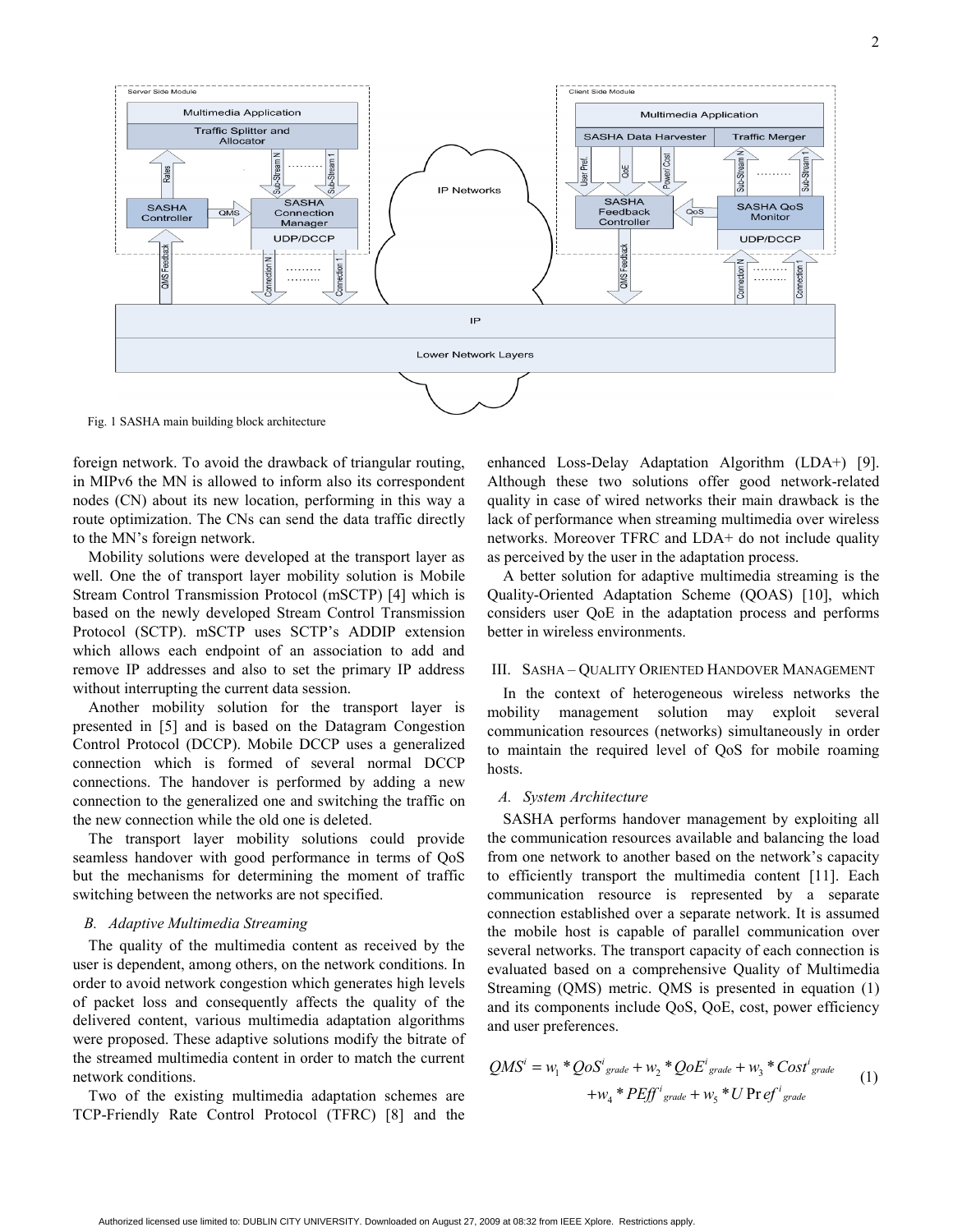Fig. 1 presents the main building blocks of SASHA handover management service. Two main modules can be identified: the SASHA server module and SASHA client module.

SASHA server module includes the following sub-modules: SASHA Controller (SC), SASHA Connection Manager (SCM) and the Traffic Splitter and Allocator (TSA).

The SASHA Controller receives the QMS feedback from the SASHA client module and computes the QMS score for each connection separately. According to its QMS score each connection will transport a share of the main multimedia stream. The exact amount of traffic allocated to a certain connection is computed by the SC based on the bitrate of the main multimedia stream and the previously computed QMS scores.

The SCM module maintains the pool of active connections. In case a certain connection is not transporting any data a low bitrate sampling stream is generated by the SCM and sent over this connection to check its availability. SCM will close any dead connection and will open new connection when the client reports new networks available.

The TSA module receives the rates from the SC and splits the main data stream intro several sub-stream, each sub-stream having the corresponding bitrate.

In case the QMS scores of the available connections are too low, indicating a lack of communication resources capable of delivering the multimedia content at the current bitrate, the SASHA server module can inform the multimedia application to adapt the main stream's bitrate accordingly.

The SASHA client module is composed of four distinct modules. The SASHA Feedback Controller (SFC) is responsible for gathering the information required for QMS computation and for sending it as feedback to the SASHA server module. SASHA QoS Monitor (SQM) is responsible for evaluating the QoS parameters, including throughput, packet loss, packet delay and delay jitter for each active connection separately. SQM reports this statistics to the SFC module.

SASHA Data Harvester (SDA) gathers information related to the user and mobile host. This information includes user preferences, device power level and management, network traffic cost and the estimated QoE. SDA reports to SFC as well.

The Traffic Merger (TM) receives the data streams and merges them in a single application stream. The TM module is also responsible for packet reordering in case the used connections have present different delays.

## *B. Case Study*

A particular mobility scenario is presented next as an example of the SASHA operation. Considering two WiFi access points AP1 and AP2 connected to the Internet via two distinct gateway routers. A mobile node (MN) equipped with two WiFi network cards is traveling from one router's coverage area towards the second one. While the MN resides entirely within the first router's coverage area the whole stream will be directed through the first router as its link is the



Fig. 2 Simulation Setup

only one available. When the MN enters the overlapping area of the two networks a new communication channel will be opened using this new router as relay. At first, this new communication channel will get only low bitrate sampling traffic. As the MN further moves towards the second router, and away from the first one, the first link starts to fade inducing packet loss which makes the QMS scores to drop for this communication channel. The QMS dropping for the first link determine the controller to increase the amount of traffic routed through AP2. As the first link continues to fade the traffic will be continuously increased on the new channel for which QMS scores are higher and decreased on the old channel until the whole traffic is route via AP2. At this point the handover process is complete.

## IV. SIMULATION ENVIRONMENT AND SCENARIO

The performance of SASHA was evaluated based on simulations using a typical multimedia broadcasting scenario. The performance of SASHA is compared with Mobile DCCP [5].

#### *A. Simulation Environment*

The simulations were performed using the NS-2 v2.29 network simulator [12]. The basic distribution was enhanced to support simultaneous communication on multiple channels. As the simulation scenarios involve multiple mobile nodes the NOAH (NO Ad-Hoc) routing agent was used to avoid communication between mobile nodes in an ad-hoc manner.

To have a simulation environment as similar as possible with a real testbed the Marco Fiore's realistic radio patch for ns-2.29 was also included [13].

#### *B. Network Architecture*

The network setup is presented in Fig. 2 and consists of two access points positioned close enough to each other to determine a sufficient coverage overlapping area. Each of the two access points is connected to a distinct router which acts as a gateway. The two gateway routers are further connected to a common router. The media server is connected to the common router. Several mobile nodes equipped with two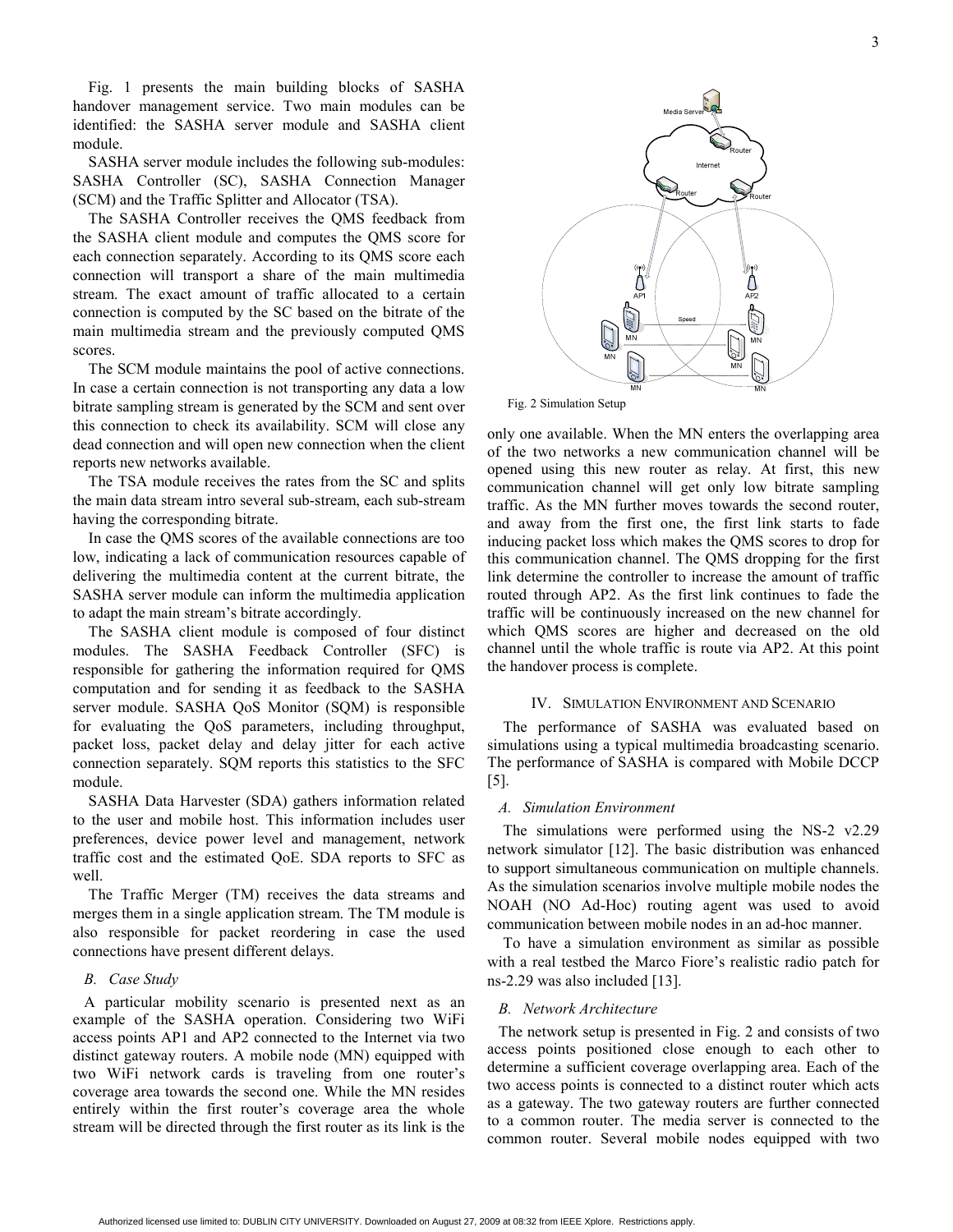

Fig. 3 Throughput for SASHA and Mobile DCCP



Fig. 4 PSNR for SASHA and Mobile DCCP

wireless interfaces are deployed. Each of the mobile nodes is capable of moving at various speeds within a certain area.

## *C. Simulation Scenarios*

The goal of this simulation study is to determine the effect of the number of mobile nodes performing handover simultaneously on the QoS, measured by throughput and loss and the quality of multimedia content measured by PSNR. As a very important factor in wireless communication the impact of the mobile nodes' speed is also evaluated.

To evaluate the impact of the number of mobile nodes, mobility scenarios with one, up to ten mobile nodes passing the overlapping area were considered. To simulate a more realistic scenario a small difference in speed was induced for each mobile node.

For the impact of mobile node's speed a mobility scenarios with five mobile nodes traveling at constant speeds of 5, 20 and 50 km/h were considered.

## *D. Multimedia Adaptation*

As the simulations were performed using various number of nodes, a multimedia adaptation scheme was used to overcome the impact on network congestion. The QOAS for wireless [10] adaptation scheme was used for its best performances in a wireless multimedia broadcasting environment. In these tests QOAS uses five levels of bitrate adaptation as follows 64 Kbps, 128 Kbps, 256Kbps, 384Kbps and 512Kbps.

Five different multimedia streams were selected, each encoded at a different bitrate evenly distributed between 64Kbps and 512Kbls as presented above. The adaptation scheme selects and transmits the appropriate stream based on the network conditions.

TABLE 1 AVERAGE THROUGHPUT, LOSS AND PSNR FOR SASHA

| <b>No. Nodes</b> | <b>Throughput</b> | Loss   | <b>PSNR</b>   |  |
|------------------|-------------------|--------|---------------|--|
|                  | (Mbps)            | $(\%)$ | (d <b>b</b> ) |  |
| 1                | 0.47              | 2.0    | 70            |  |
| 2                | 0.45              | 2.1    | 59            |  |
| 3                | 0.40              | 4.7    | 47            |  |
| 4                | 0.39              | 4.8    | 45            |  |
| 5                | 0.37              | 5.1    | 41            |  |
| 6                | 0.34              | 5.5    | 75            |  |
| 7                | 0.31              | 6.0    | 57            |  |
| 8                | 0.29              | 6.4    | 51            |  |
| 9                | 0.27              | 6.8    | 46            |  |
| 10               | 0.27              | 6.8    | 45            |  |

TABLE 2 AVERAGE THROUGHPUT, LOSS AND PSNR FOR MDCCP

|                  | <b>Throughput</b> | Loss | <b>PSNR</b>   |
|------------------|-------------------|------|---------------|
| <b>No. Nodes</b> | (Mbps)            | (%)  | (d <b>b</b> ) |
| 1                | 0.23              | 52.0 | 35            |
| $\mathbf{2}$     | 0.30              | 34.7 | 39            |
| 3                | 0.30              | 28.5 | 35            |
| 4                | 0.32              | 21.9 | 36            |
| 5                | 0.31              | 20.5 | 34            |
| 6                | 0.29              | 19.4 | 62            |
| 7                | 0.27              | 18.1 | 49            |
| 8                | 0.25              | 19.3 | 45            |
| 9                | 0.24              | 17.2 | 41            |
| 10               | 0.24              | 17.2 | 41            |

TABLE 3 THROUGHPUT, PSNR AND LOSS FOR 5 NODES WITH

| <b>VARIABLE SPEEDS</b> |              |                   |               |      |  |  |  |
|------------------------|--------------|-------------------|---------------|------|--|--|--|
| <b>Handover</b>        | <b>Speed</b> | <b>Throughput</b> | <b>PSNR</b>   | Loss |  |  |  |
| <b>Algorithm</b>       | (km/h)       | (Mbps)            | (d <b>b</b> ) | $\%$ |  |  |  |
|                        |              | 0.37              |               | 5.1  |  |  |  |
| <b>SASHA</b>           | 20           | 0.34              | 39            | 12.8 |  |  |  |
|                        | 50           | 0.28              | 34            | 25.6 |  |  |  |
| <b>MDCCP</b>           |              | 0.31              | 34            | 20.5 |  |  |  |
|                        | 20           | 0.32              | 36            | 17.9 |  |  |  |
|                        | 50           | 0.32              | 35            | 179  |  |  |  |

## V. SIMULATION RESULTS AND ANALYSIS

The performance of SASHA is evaluated mainly regarding its scalability with the number of mobile nodes performing handover simultaneously. As mobile node speed has a significant impact on wireless network's QoS, especially when mobility is involved, the performance of SASHA was also evaluated regarding resilience to different mobile node speeds.

The metrics used to evaluate performance are throughput and packet loss as network QoS metrics and peak signal-tonoise ratio (PSNR) as a user quality of experience metric. The measurements were made during the handover including 50s before and after the handover operation.

Fig. 3 presents the average throughput received by the mobile devices while performing handover using SASHA and Mobile DCCP. As adaptive multimedia streaming application was used, the data traffic bitrate sent by the media server to each mobile node decreased as the number of mobile nodes